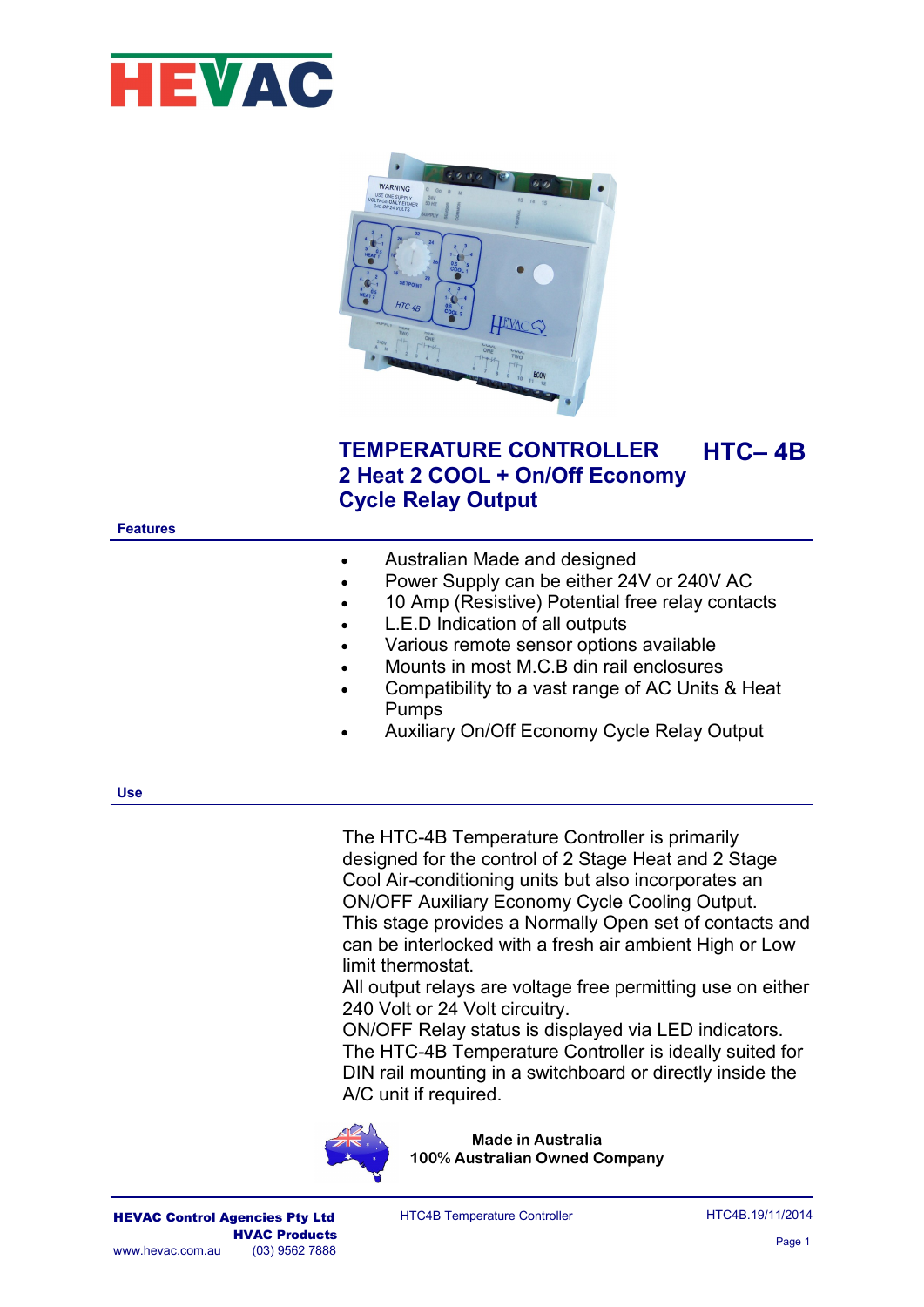

| <b>Technical Data</b>           |                                                             |                                           |  |  |  |  |  |  |
|---------------------------------|-------------------------------------------------------------|-------------------------------------------|--|--|--|--|--|--|
| <b>General Specifications</b>   | <b>Operating Voltage</b>                                    | 24 Volts AC or 240 Volts AC               |  |  |  |  |  |  |
|                                 | Power Consumption                                           |                                           |  |  |  |  |  |  |
|                                 | At 240 Volts                                                | 7 VA                                      |  |  |  |  |  |  |
|                                 | At 24 Volts                                                 | 1 VA                                      |  |  |  |  |  |  |
|                                 | Switching Capacity of Relays                                |                                           |  |  |  |  |  |  |
|                                 | Voltage                                                     | AC 0250 Volts                             |  |  |  |  |  |  |
|                                 | Current                                                     | $10(3)$ A                                 |  |  |  |  |  |  |
|                                 | <b>Setpoint Setting Range</b>                               | 1628 oC                                   |  |  |  |  |  |  |
|                                 | Switching Differential Stage 1                              | 0.3 oC (NON Adjustable)                   |  |  |  |  |  |  |
|                                 | <b>Switching Differential Stage 2</b>                       | 0.7 oC (NON Adjustable)                   |  |  |  |  |  |  |
|                                 | Switching Differential for<br>Economy Cycle Output          | 0.5 oC (NON Adjustable)                   |  |  |  |  |  |  |
|                                 | <b>Stage Start Point Adjustment</b><br>for Stage 1 & 2      | 0.55.0 oC (From Setpoint)                 |  |  |  |  |  |  |
|                                 | <b>Stage Start Point for Economy</b><br><b>Cycle Output</b> | 0.5 oC Above Setpoint<br>(NON Adjustable) |  |  |  |  |  |  |
|                                 | Output Indication                                           |                                           |  |  |  |  |  |  |
|                                 | Heating                                                     | 2 x Red LED's                             |  |  |  |  |  |  |
|                                 | Cooling                                                     | 2 x Green LED's                           |  |  |  |  |  |  |
|                                 | Economy Cycle Output                                        | 1 x Yellow LED                            |  |  |  |  |  |  |
| <b>Environmental Conditions</b> | Operation                                                   |                                           |  |  |  |  |  |  |
|                                 | <b>Ambient Temperature</b>                                  | $045$ o $C$                               |  |  |  |  |  |  |
|                                 | Humidity                                                    | < 85 % RH (Non Condensing)                |  |  |  |  |  |  |
|                                 | Storage and Transport                                       |                                           |  |  |  |  |  |  |
|                                 | <b>Ambient Temperature</b>                                  | $-5650C$                                  |  |  |  |  |  |  |
|                                 | Humidity                                                    | < 90 % RH (Non Condensing)                |  |  |  |  |  |  |
| <b>Product Standards</b>        | C-tick                                                      | N10842                                    |  |  |  |  |  |  |
| Weight                          | Including Packaging                                         | 470 grams                                 |  |  |  |  |  |  |
| Housing                         | Colour                                                      | Grey                                      |  |  |  |  |  |  |
|                                 | Material                                                    | <b>ABS POLYCARB</b>                       |  |  |  |  |  |  |
|                                 | <b>UV Stabilised</b>                                        | <b>YES</b>                                |  |  |  |  |  |  |
|                                 | <b>Fire Retardant</b>                                       | <b>YES</b>                                |  |  |  |  |  |  |
|                                 | Size                                                        | L105mm x W105mm x D60mm                   |  |  |  |  |  |  |
|                                 | <b>Mounting Method</b>                                      | 35mm Din Rail Mountable                   |  |  |  |  |  |  |
|                                 |                                                             |                                           |  |  |  |  |  |  |

HTC4B Temperature Controller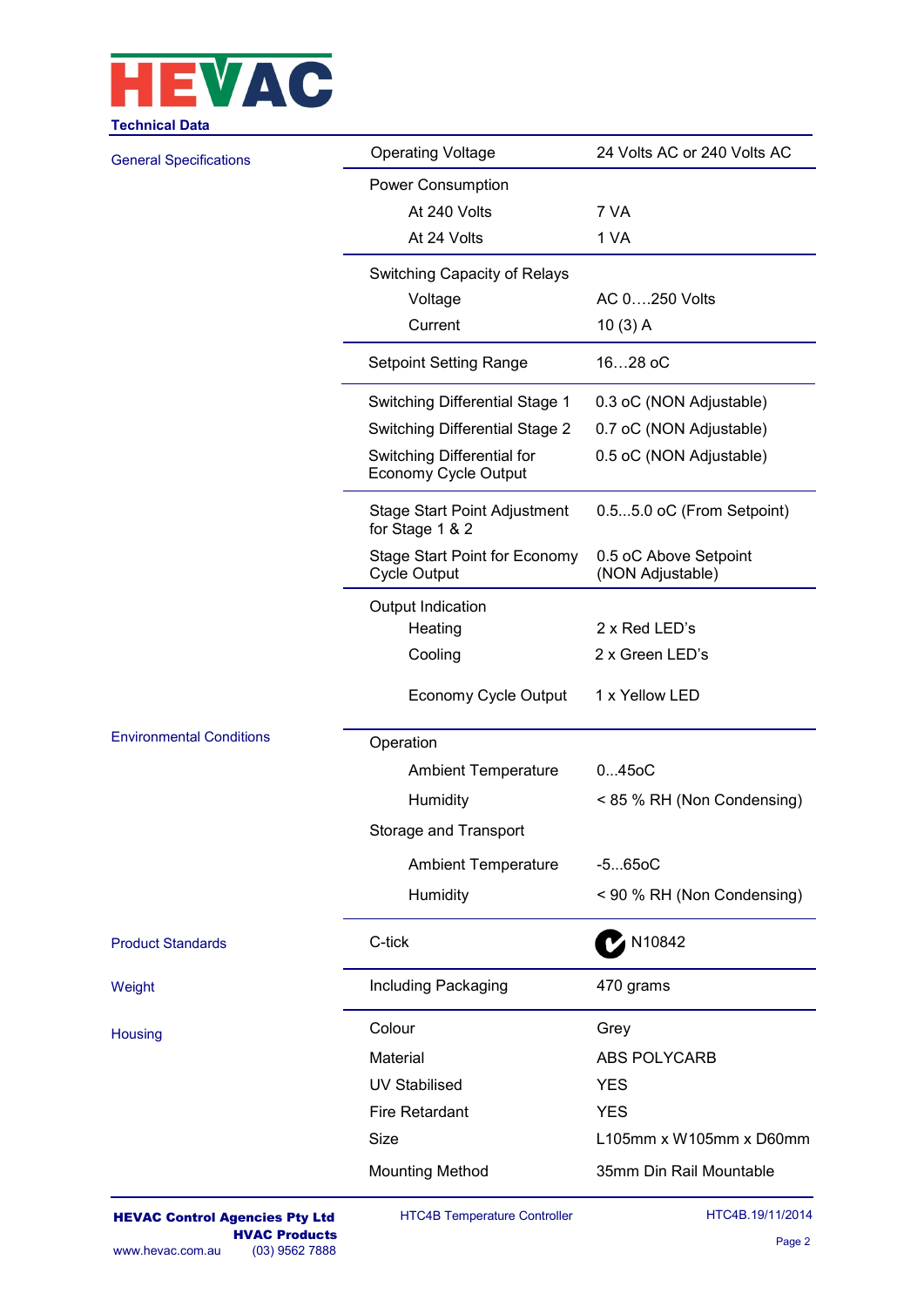

| G.              | ۱Go |             |   |       |   |          |   |          |       |  |
|-----------------|-----|-------------|---|-------|---|----------|---|----------|-------|--|
| 24 <sub>V</sub> |     | <b>ECDN</b> |   | HEAT2 |   | HEAT RVC |   | COOL RVH | CODL2 |  |
| 240V            |     |             |   |       |   |          |   |          |       |  |
|                 |     |             | റ | 4     | ο |          | 5 |          |       |  |

- G 24 Volt AC Supply Active
- Go 24 Volt AC Supply Ground Reference
- B Sensor Input
- M Sensor Input Common
- 13 Y Signal Output (For HRC Slave Relay ONLY)
- A 240 Volt AC Supply Active
- N 240 Volt AC Supply Neutral
- 1 Heating Stage 2 Common
- 2 Heating Stage 2 Output
- 3 Heating Stage 1 Output
- 4 Heating Stage 1 & R/V for Cool Common
- 5 Reversing Valve for Cool Output
- 6 Cooling Stage 1 Output
- 7 Cooling Stage 1 & R/V for Heat Common
- 8 Reversing Valve for Heat Output
- 9 Cooling Stage 2 Common
- 10 Cooling Stage 2 Output
- 11 Economy Cycle Stage Common
- 12 Economy Cycle Stage Output

# **Application Example (1)**



#### Technical Notes

- Supply Voltage The Controller requires either a 240Volt AC or 24 Volt AC Supply
- Warnings Use ONE Supply Voltage Only Either 240 or 24 Volts AC

Typical for Heat/Cool type Air-conditioning Units